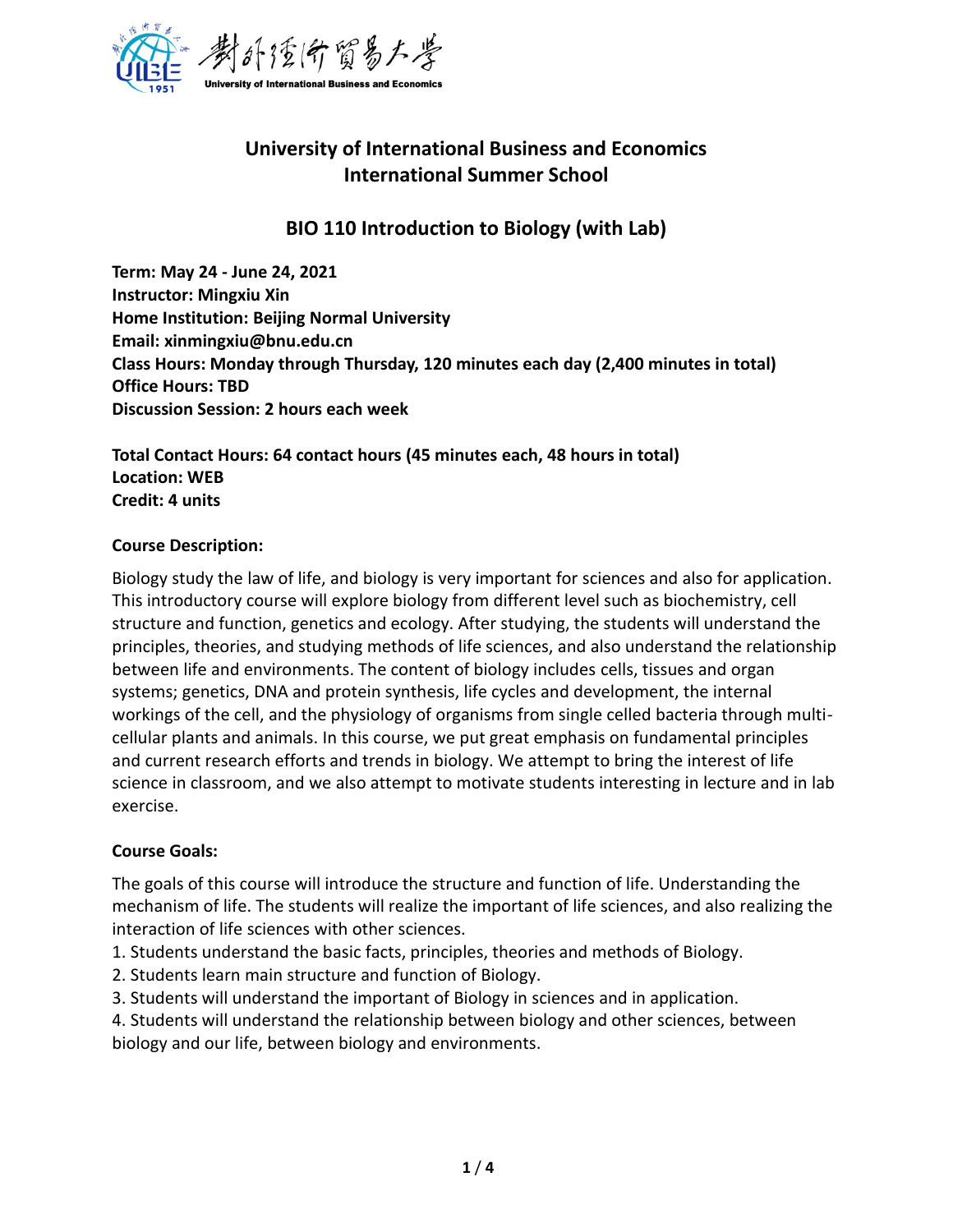

#### **Required Textbook:**

1) Raven, Johnson, Mason, Losos, and Singer. Biology, 9th Ed. McGraw-Hill Companies, Inc., NY. Publishers, 2011. **ISBN 978–0–07–893649–4; MHID 0–07–893649–7**

2) Sadava, Hillis, Heller & Berenbaum, Life: The Science of Biology, 9th addition, Freeman Publishers, 2009

**ISBN 978-1-4292-1962-4 (hardcover) — 978-1-4292-4645-3 (pbk. : v. 1 ) — ISBN 978-1-4292-4644-6 (pbk. : v. 2 ) — ISBN 978-1-4292-4647-7 (pbk. : v. 3)**

#### **Grading Policy:**

Homework will be worth 60 points Lab Reports & Presentations 50 points Two scheduled Mid Term exams each worth 70 points for a total of 140 points One Final Exam on last day of class worth 100 points TOTAL COURSE POINTS 350 points

#### **Grading Scale:**

Assignments and examinations will be graded according to the following grade scale:

|    | 90-100 |    | 72-74    |
|----|--------|----|----------|
| А- | 85-89  |    | 68-71    |
| B+ | 82-84  | U- | 64-67    |
|    | 78-81  |    | 60-63    |
| В- | 75-77  |    | below 60 |

#### **Class Rules:**

Students are expected to do all the readings for the week before the class. All Students must be finish homework after class.

#### **Course Schedule:**

| <b>Week</b>    | Lecture topics                                                                                               | <b>Discussion topics</b>                    |
|----------------|--------------------------------------------------------------------------------------------------------------|---------------------------------------------|
| 1              | Introduction to Biology<br>The important of biology<br>Properties of Life<br>Chemistry and molecules of Life | What is life.<br>What themes biology study. |
|                | Elements in Living Systems<br>Macromolecules: The chemical building<br>block of life                         | The importance of biology.                  |
| $\overline{2}$ | The structure and function of<br>Carbohydrates, Nucleic Acids, Proteins<br>and lipids.                       | What is cell.                               |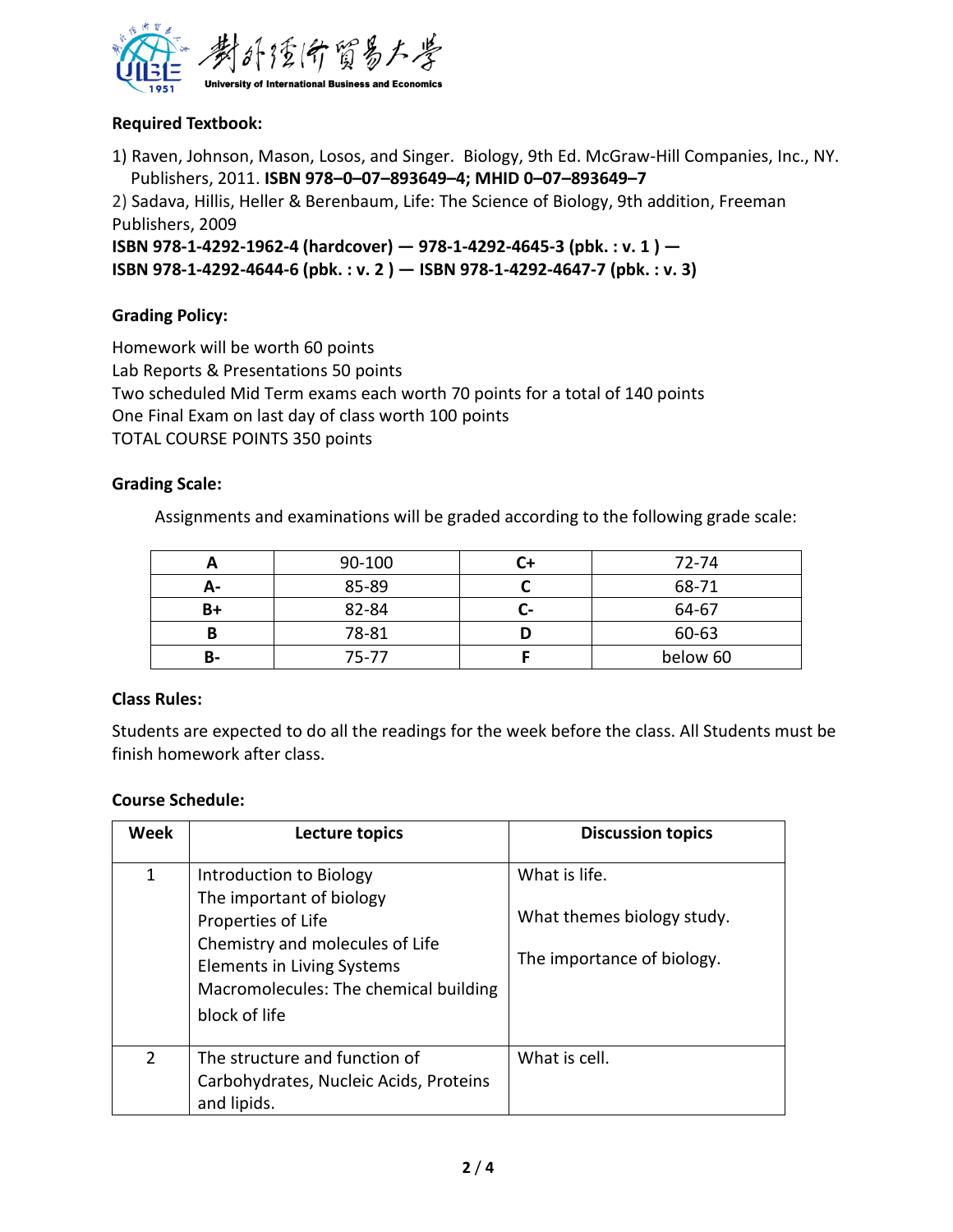

|   | Cell structure of Prokaryotes and<br>Eukaryotes                                                                                                                                           | Cell is the basic unit of life.   |
|---|-------------------------------------------------------------------------------------------------------------------------------------------------------------------------------------------|-----------------------------------|
|   | The structure and function of<br>Prokaryotes (bacteria mainly studied).                                                                                                                   | Are all organism made up of cell? |
|   | Mid Term Exam 1 (15 min)                                                                                                                                                                  |                                   |
| 3 | Cell structure of Eukaryotes.<br>Energy and Metabolism.                                                                                                                                   | How cell get energy.              |
|   | Cell Respiration and Fermentation.                                                                                                                                                        | The important of enzyme.          |
|   | Enzymes and its important functions in<br>life                                                                                                                                            | Why we need oxygen.               |
| 4 | The importance of cell division in life.                                                                                                                                                  | Cell division and development of  |
|   | How cell Divide.                                                                                                                                                                          | organism.                         |
|   | Cell cycle, Mitosis and meiosis.                                                                                                                                                          | Cell division and cancer.         |
|   | DNA is Genetic materials.<br>DNA Replication.                                                                                                                                             |                                   |
|   |                                                                                                                                                                                           | What is gene.                     |
|   | Mid Term Exam 2 (15min)                                                                                                                                                                   | Where gene located.               |
| 5 | Biotechnology: Gene Engineering.<br>The application of gene engineering.<br>The controversy of gene engineering.<br>Ecology and Biodiversity of life.<br>The resources from biodiversity. | <b>Final Exam</b>                 |

#### **Lab Schedule:**

The instructor offers some instruction through distance learning need to demonstrate appropriate

Lab1. Microscopy and its use, Morphology and structure of plant cell and animal cell

**Lab2.** Observation of Bacteria, yeast and mold by Microscopy

**Lab3**. Cell, tissues and organ of plant.

**lab 4**. Cell, tissues, organ and system of animal.

**lab 5**. Respiration and ethanol fermentation by yeast

**Lab 6**, The effect of temperature on enzyme activity